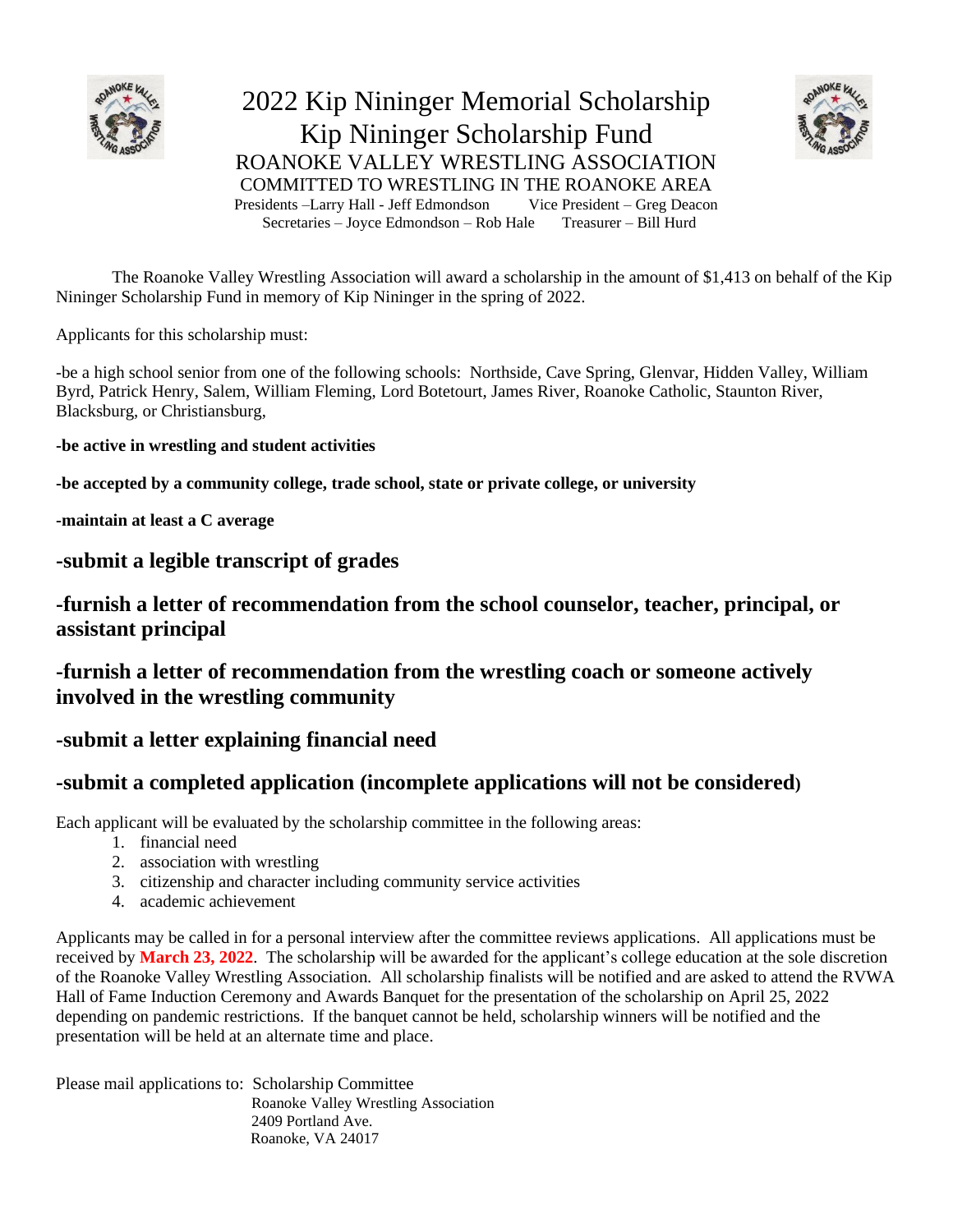



COMMITTED TO WRESTLING IN THE ROANOKE AREA Presidents –Larry Hall - Jeff Edmondson Vice President – Greg Deacon Secretaries – Joyce Edmondson – Rob Hale Treasurer – Bill Hurd

Kip Nininger Scholarship Fund ROANOKE VALLEY WRESTLING ASSOCIATION

### 2022 Kip Nininger Memorial Scholarship Application

|                                                                                                              | Please complete and return this application to: Scholarship Committee<br>Roanoke Valley Wrestling Association<br>2409 Portland Ave.<br>Roanoke, VA 24017 |  |  |
|--------------------------------------------------------------------------------------------------------------|----------------------------------------------------------------------------------------------------------------------------------------------------------|--|--|
|                                                                                                              | Must be received by March 23, 2022. PLEASE PRINT. (Incomplete applications will not be considered.)                                                      |  |  |
|                                                                                                              |                                                                                                                                                          |  |  |
|                                                                                                              |                                                                                                                                                          |  |  |
|                                                                                                              | (zip code)<br>(city or town)<br>(parent's telephone)                                                                                                     |  |  |
|                                                                                                              |                                                                                                                                                          |  |  |
|                                                                                                              |                                                                                                                                                          |  |  |
| 5.                                                                                                           |                                                                                                                                                          |  |  |
| 6. Name of high school from which you expect to graduate or the name of the college you presently<br>attend: |                                                                                                                                                          |  |  |
|                                                                                                              | date of graduation<br>name of school                                                                                                                     |  |  |
| 7. In what extra-curricular activities have you taken part? Use another sheet of paper if necessary.         |                                                                                                                                                          |  |  |
|                                                                                                              | Community activities (include any events or groups for which you have volunteered)                                                                       |  |  |
|                                                                                                              |                                                                                                                                                          |  |  |
|                                                                                                              | 8. What honors have you received? Include both academic and sports honors. Use another sheet of paper if<br>necessary.                                   |  |  |

\_\_\_\_\_\_\_\_\_\_\_\_\_\_\_\_\_\_\_\_\_\_\_\_\_\_\_\_\_\_\_\_\_\_\_\_\_\_\_\_\_\_\_\_\_\_\_\_\_\_\_\_\_\_\_\_\_\_\_\_\_\_\_\_\_\_\_\_\_\_\_\_\_\_\_\_\_\_\_\_\_\_\_

\_\_\_\_\_\_\_\_\_\_\_\_\_\_\_\_\_\_\_\_\_\_\_\_\_\_\_\_\_\_\_\_\_\_\_\_\_\_\_\_\_\_\_\_\_\_\_\_\_\_\_\_\_\_\_\_\_\_\_\_\_\_\_\_\_\_\_\_\_\_\_\_\_\_\_\_\_\_\_\_\_\_\_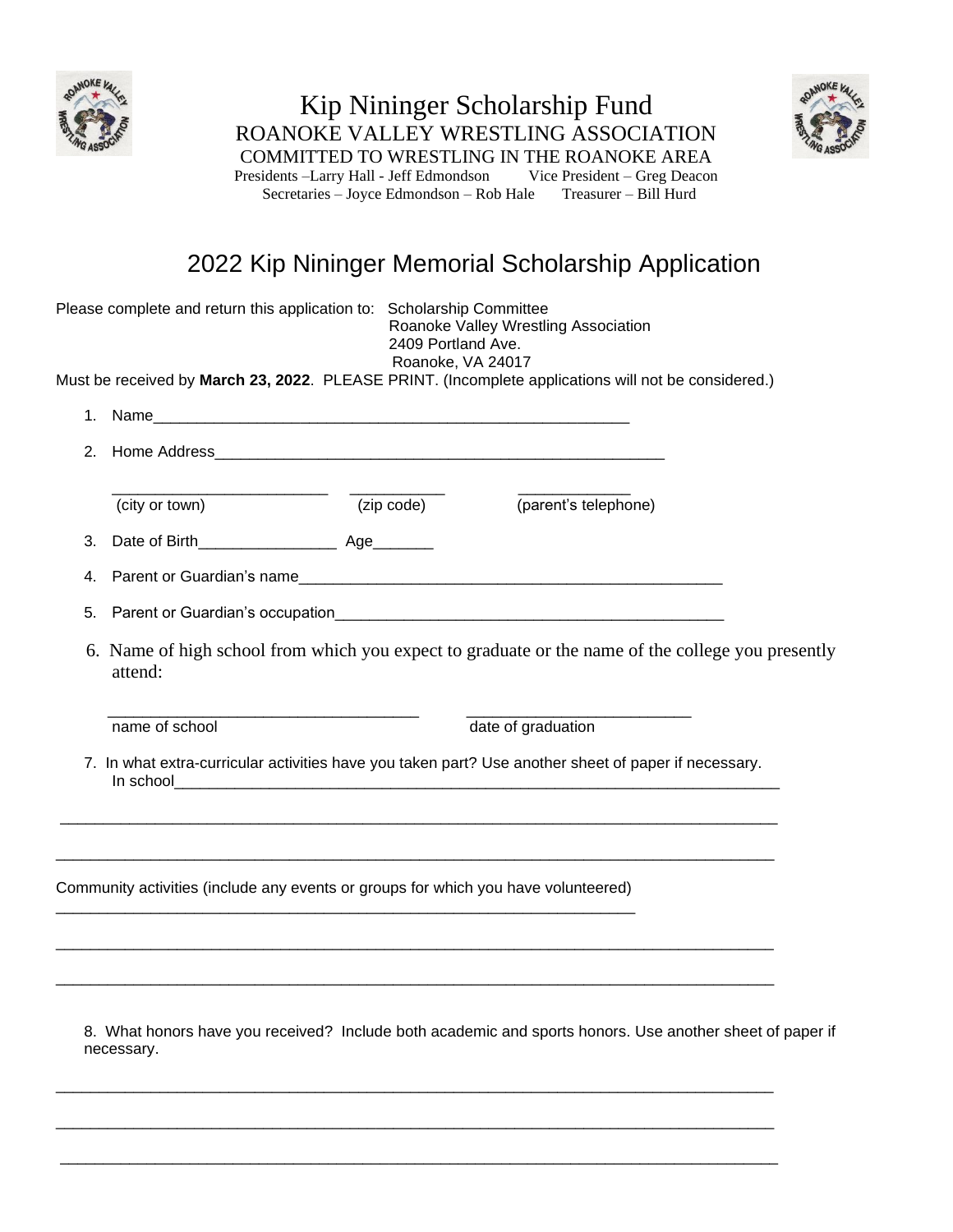

### Kip Nininger Scholarship Fund ROANOKE VALLEY WRESTLING ASSOCIATION COMMITTED TO WRESTLING IN THE ROANOKE AREA Presidents -Larry Hall - Jeff Edmondson Vice President - Greg Deacon Secretaries - Joyce Edmondson - Rob Hale Treasurer - Bill Hurd



9. In what college or university are you currently enrolled or have you been accepted for admission? **Contract Contract** 12. Are you the beneficiary of any other scholarship or financial aid? \_\_\_\_\_\_ If so, what? 13. Father's income Mother's income 14. What are your career aspirations? Please include any other information that you feel will assist the committee in selecting a recipient.

(Incomplete applications will not be considered.)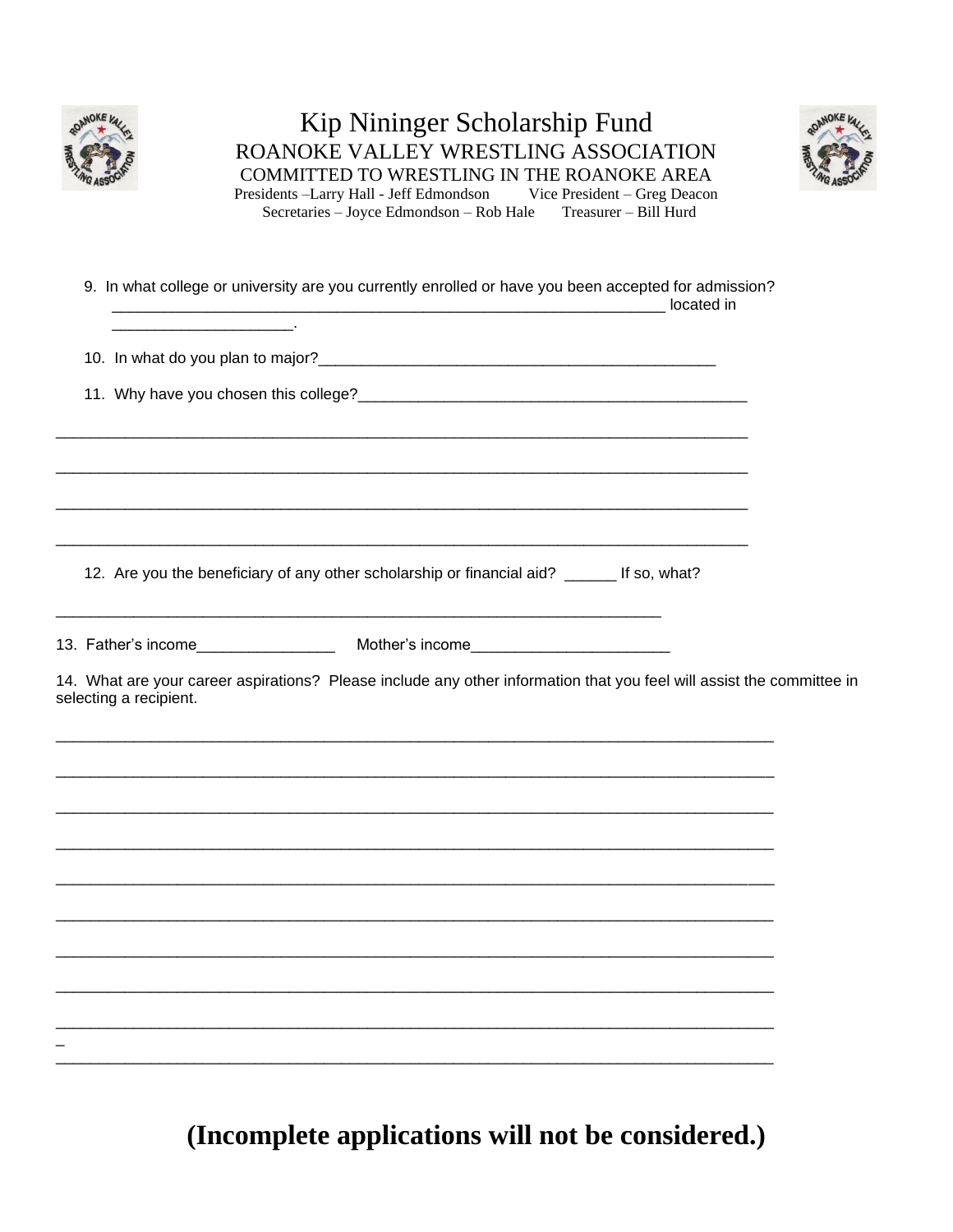

Kip Nininger Scholarship Fund ROANOKE VALLEY WRESTLING ASSOCIATION COMMITTED TO WRESTLING IN THE ROANOKE AREA Presidents –Larry Hall - Jeff Edmondson Vice President – Greg Deacon Secretaries – Joyce Edmondson – Rob Hale Treasurer – Bill Hurd



### Authorization for Release/Exchange of Information

I authorize the Roanoke Valley Wrestling Association Scholarship Committee to obtain all necessary information to evaluate the application for the scholarship as submitted to the committee.

\_\_\_\_\_\_\_\_\_\_\_\_\_\_\_\_\_\_\_\_\_\_\_\_\_\_\_\_\_\_ \_\_\_\_\_\_\_\_\_\_\_\_\_\_

Signature of applicant date

\_\_\_\_\_\_\_\_\_\_\_\_\_\_\_\_\_\_\_\_\_\_\_\_\_\_\_\_\_ \_\_\_\_\_\_\_\_\_\_\_\_\_\_ Signature of parent or guardian date

# (Incomplete applications will not be considered.) Must be received by March 23, 2022.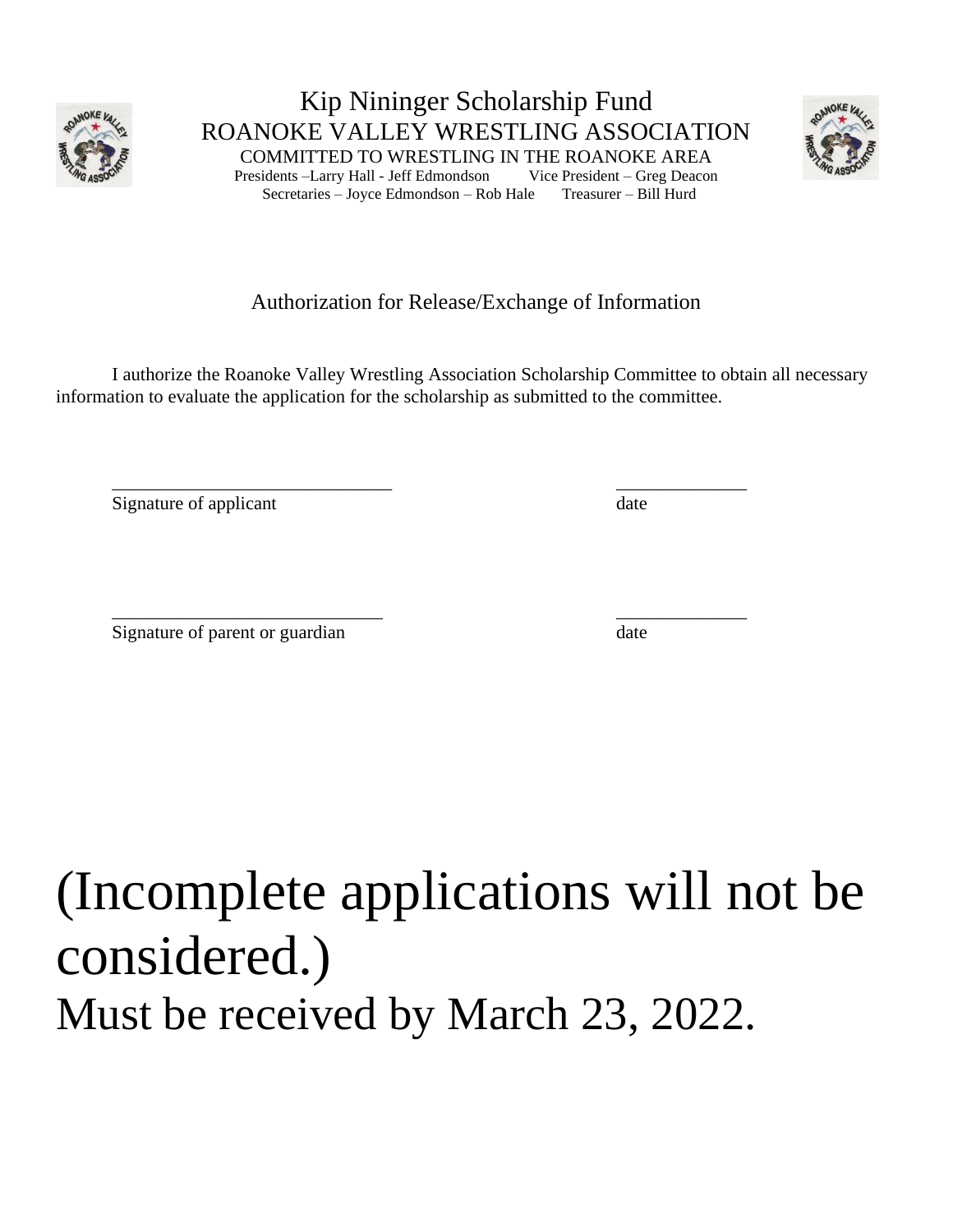

Kip Nininger Scholarship Fund ROANOKE VALLEY WRESTLING ASSOCIATION COMMITTED TO WRESTLING IN THE ROANOKE AREA Presidents –Larry Hall - Jeff Edmondson Vice President – Greg Deacon Secretaries – Joyce Edmondson – Rob Hale Treasurer – Bill Hurd



School Counselor Form

The Roanoke Valley Wrestling Association will present a scholarship on behalf of the Kip Nininger Scholarship Fund to a student who has made a contribution to wrestling.

Please verify that \_\_\_\_\_\_\_\_\_\_\_\_\_\_\_\_\_\_\_\_\_\_\_\_\_\_\_\_\_\_ is currently maintaining at least a "C" and has maintained at least a "C" the previous year.

Please add a letter of recommendation regarding this student. Your assistance in this matter is most appreciated.

> \_\_\_\_\_\_\_\_\_\_\_\_\_\_\_\_\_\_\_\_\_\_\_\_\_\_ school counselor's signature

> \_\_\_\_\_\_\_\_\_\_\_\_\_\_\_\_\_\_\_\_\_\_\_\_\_\_

date

## (Incomplete applications will not be considered.)

Must be received by **March 23, 2022** Return to: Scholarship Committee Roanoke Valley Wrestling Association 2409 Portland Ave. Roanoke, VA 24017